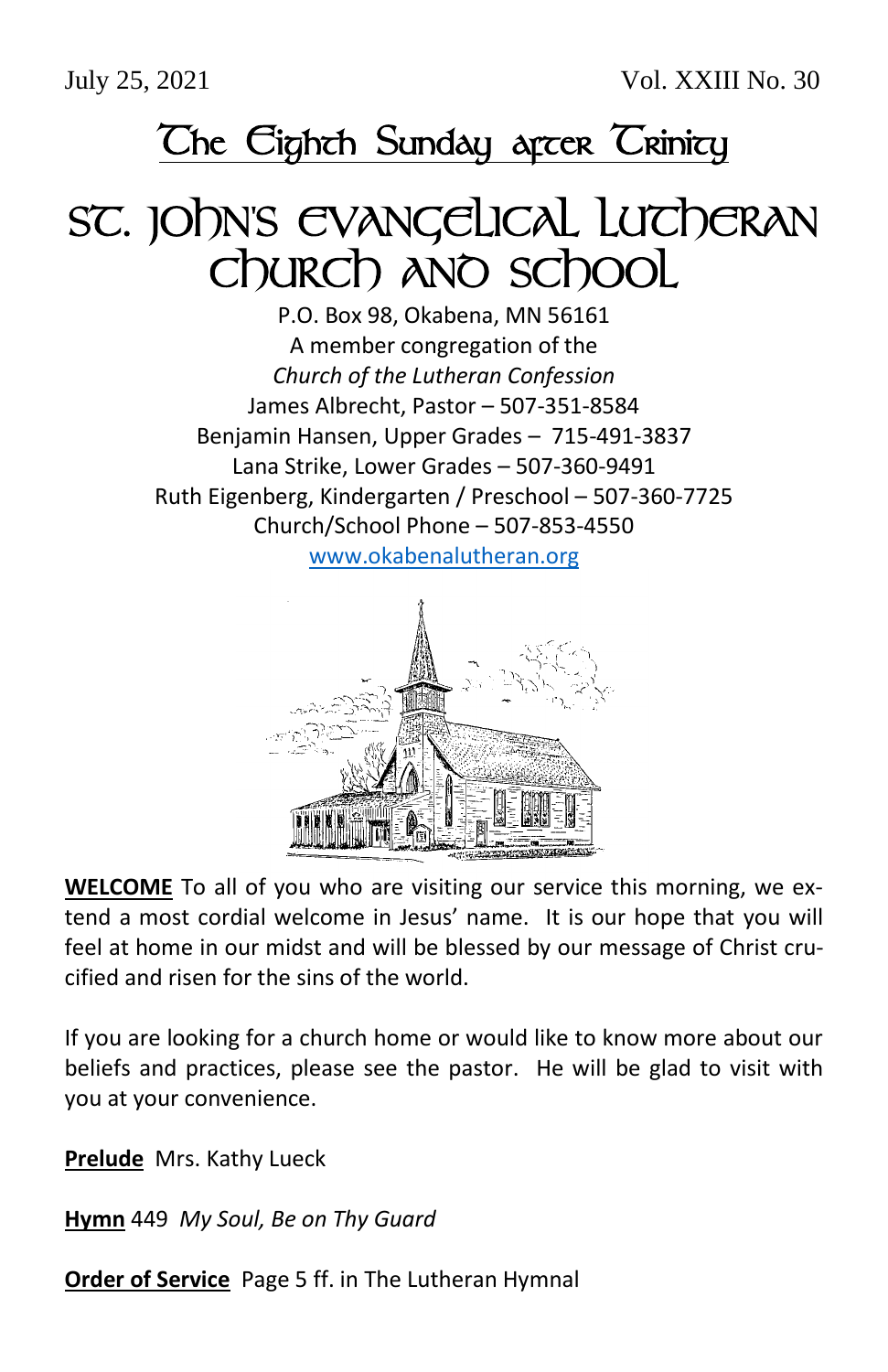Praise, my soul, the King of heaven, To His feet your tribute bring; Ransomed, healed, restored, forgiven, Evermore His praises sing: Alleluia, alleluia! Praise the everlasting King.

Praise Him for His grace and favor To His people in distress; Praise Him still the same as ever, Slow to chide, and swift to bless: Alleluia, alleluia! Glorious is His faithfulness. + WS 742:1-2 +

**Old Testament Lesson** Jeremiah 23:16-24 Thus says the Lord of hosts: "Do not listen to the words of the prophets who prophesy to you, filling you with vain hopes. They speak visions of their own minds, not from the mouth of the Lord. They say continually to those who despise the word of the Lord, 'It shall be well with you'; and to everyone who stubbornly follows his own heart, they say, 'No disaster shall come upon you.'" for who among them has stood in the council of the Lord to see and to hear His word, or who has paid attention to His word and listened? Behold, the storm of the Lord! Wrath has gone forth, a whirling tempest; it will burst upon the head of the wicked. The anger of the Lord will not turn back until He has executed and accomplished the intents of His heart. In the latter days you will understand it clearly.

"I did not send the prophets, yet they ran; I did not speak to them, yet they prophesied. But if they had stood in My council, then they would have proclaimed My words to My people, and they would have turned them from their evil way, and from the evil of their deeds. "Am I a God at hand, declares the Lord, and not a God far away? Can a man hide himself in secret places so that I cannot see him? declares the Lord. Do I not fill heaven and earth? declares the Lord.

**Gospel Lesson** Matthew 7:15-23 "Beware of false prophets, who come to you in sheep's clothing but inwardly are ravenous wolves. You will recognize them by their fruits. Are grapes gathered from thornbushes, or figs from thistles? So, every healthy tree bears good fruit, but the diseased tree bears bad fruit. A healthy tree cannot bear bad fruit, nor can a diseased tree bear good fruit. Every tree that does not bear good fruit is cut down and thrown into the fire. Thus you will recognize them by their fruits. "Not everyone who says to me, 'Lord, Lord,' will enter the kingdom of heaven, but the one who does the will of my Father who is in heaven. On that day many will say to me, 'Lord, Lord, did we not prophesy in your name, and cast out demons in your name, and do many mighty works in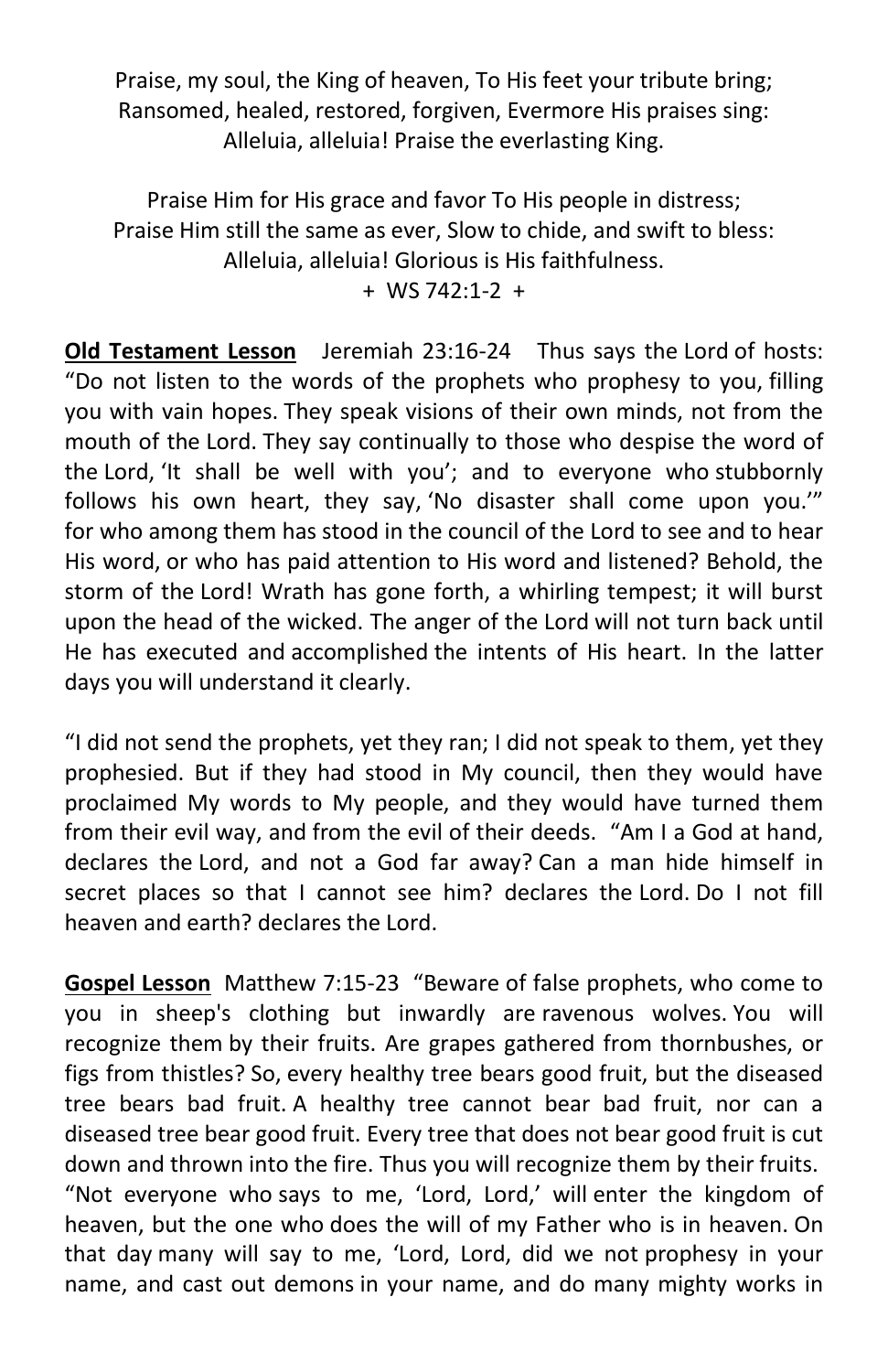your name?' And then will I declare to them, 'I never knew you; depart from me, you workers of lawlessness.'

### **Hymn** 446 *Rise, My Soul, to Watch and Pray*

**Sermon** Romans 8:12-17 Therefore, brothers, we have an obligation—but it is not to the sinful nature, to live according to it. For if you live according to the sinful nature, you will die; but if by the Spirit you put to death the misdeeds of the body, you will live, because those who are led by the Spirit of God are sons of God. For you did not receive a spirit that makes you a slave again to fear, but you received the Spirit of sonship. And by Him we cry, "Abba, Father." The Spirit Himself testifies with our spirit that we are God's children. Now if we are children, then we are heirs—heirs of God and co-heirs with Christ, if indeed we share in His sufferings in order that we may also share in His glory.

### **Adopted into God's Family**

CLC Ministry by Mail, Professor Mark Weis

Father-like He tends and spares us; Well our feeble frame He knows; In His hand He gently bears us, Rescues us from all our foes; Alleluia! Alleluia! Widely yet His mercy flows.

### **The Offering of Thankful Hearts**

**Hymn** 751 *God's Own Child, I Gladly Say It*

### **Prayer + The Lord's Prayer**

**The Benediction**

**Hymn** 52 *Almighty Father, Bless the Word*

**COMMUNION** Our monthly celebration of Communion will take place next Sunday. If that's not feasible and you'd like to commune privately, please contact the pastor.

**THANK YOU** A special thanks to Dr. Sumey for handling the service today. It's a huge blessing that we do not have to call on another pastor to fill in when your pastor is out of town. He, especially, appreciates this.